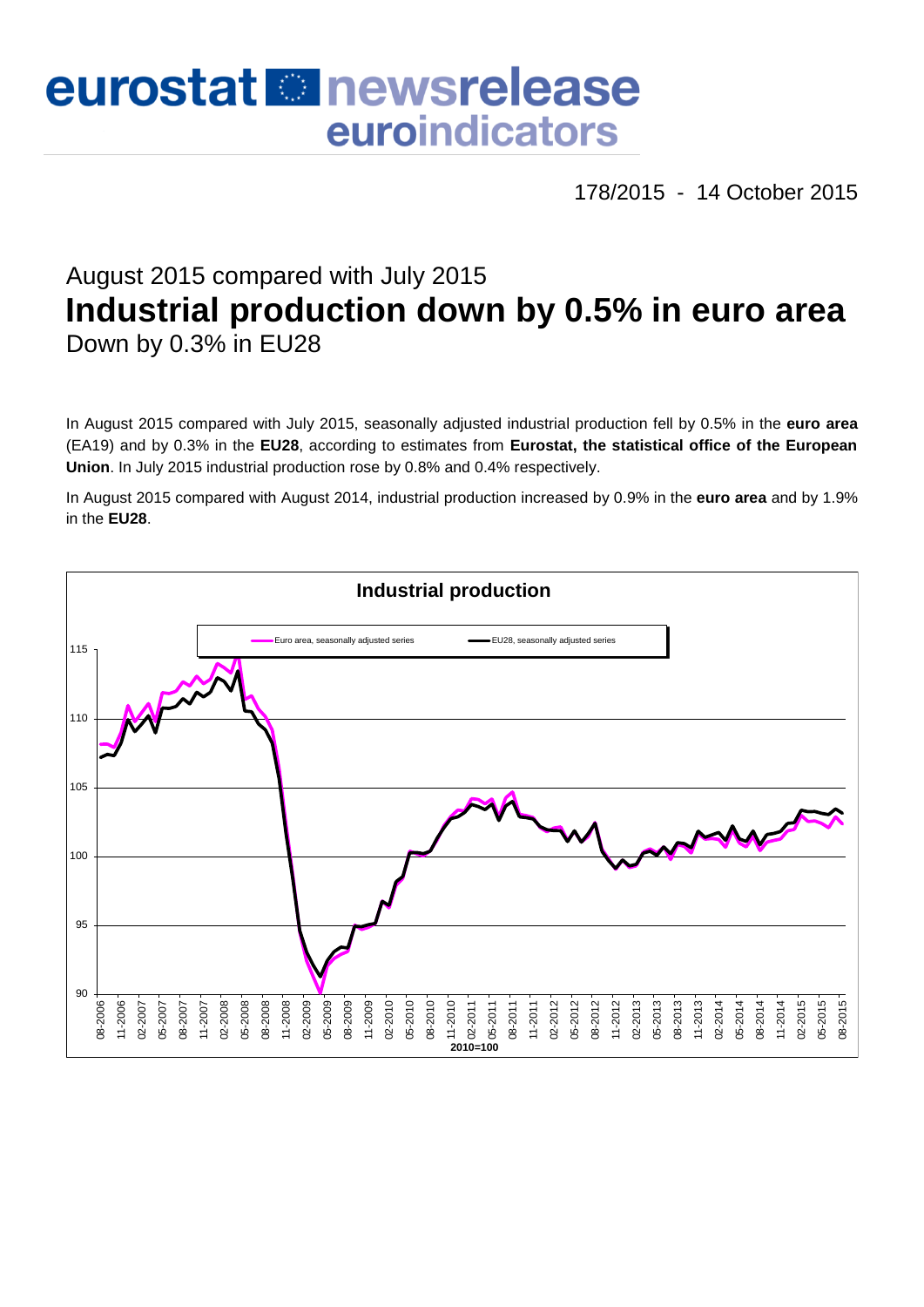# **Monthly comparison by main industrial grouping and by Member State**

The decrease of 0.5% in industrial production in the **euro area** in August 2015, compared with July 2015, is due to production of energy falling by 3.0%, capital goods by 1.0% and non-durable consumer goods by 0.1%, while production of intermediate goods rose by 0.2% and durable consumer goods by 2.3%.

In the **EU28**, the decrease of 0.3% is due to production of energy falling by 1.2%, capital goods by 0.3% and nondurable consumer goods by 0.1%, while production of intermediate goods remained stable and durable consumer goods rose by 1.3%.

Among Member States for which data are available, the largest decreases in industrial production were registered in the **Czech Republic** (-4.3%), **Croatia** (-4.1%) and **Lithuania** (-3.5%), and the highest increases in **Sweden**  (+4.0%), **Greece** (+3.9%), **Denmark** and **France** (both +1.6%).

#### **Annual comparison by main industrial grouping and by Member State**

The increase of 0.9% in industrial production in the **euro area** in August 2015, compared with August 2014, is due to production of durable consumer goods rising by 4.5%, capital goods by 2.8% and non-durable consumer goods by 0.9%, while production of intermediate goods fell by 0.6% and energy by 1.6%.

In the **EU28**, the increase of 1.9% is due to production of durable consumer goods rising by 3.6%, capital goods by 3.1%, energy by 1.8%, non-durable consumer goods by 1.1% and intermediate goods by 0.2%.

Among Member States for which data are available, the highest increases in industrial production were registered in **Ireland** (+15.0%), **Malta** (+9.3%), **Latvia** (+6.4%), the **Czech Republic** and **Sweden** (both +6.3%). Decreases were observed in the **Netherlands** (-8.9%), **Estonia** (-2.7%), **Finland** (-2.3%) and **Slovakia** (-0.4%).

#### Geographical information

The **euro area** (EA19) includes Belgium, Germany, Estonia, Ireland, Greece, Spain, France, Italy, Cyprus, Latvia, Lithuania, Luxembourg, Malta, the Netherlands, Austria, Portugal, Slovenia, Slovakia and Finland.

The **European Union** (EU28) includes Belgium, Bulgaria, the Czech Republic, Denmark, Germany, Estonia, Ireland, Greece, Spain, France, Croatia, Italy, Cyprus, Latvia, Lithuania, Luxembourg, Hungary, Malta, the Netherlands, Austria, Poland, Portugal, Romania, Slovenia, Slovakia, Finland, Sweden and the United Kingdom.

#### Methods and definitions

The **index of industrial production** measures the evolution of the volume of production for industry excluding construction, based on data adjusted for working day and seasonal effects.

**Seasonally adjusted** euro area and EU series are calculated by aggregating the seasonally adjusted national data. Eurostat carries out the seasonal adjustment of the data for those countries that do not adjust their data for seasonal effects.

Total industry covers [NACE rev.2](http://ec.europa.eu/eurostat/ramon/nomenclatures/index.cfm?TargetUrl=LST_NOM_DTL&StrNom=NACE_REV2&StrLanguageCode=EN&IntPcKey=&StrLayoutCode=HIERARCHIC) sections B to D.

Missing observations from Member States for recent months are estimated for the calculation of the euro area and the EU aggregates.

#### Revisions and timetable

Compared with data issued in the News Release [155/2015](http://ec.europa.eu/eurostat/documents/2995521/6993987/4-14092015-AP-EN.pdf/1d2b2fd6-2de5-46f4-8541-45edfa169638) of 14 September 2015, the monthly percentage change for July 2015 has been revised from +0.6% to +0.8% in the euro area and from +0.3% to +0.4% in the EU28. The annual percentage change has been revised from +1.9% to +1.7% in the euro area and remains unchanged at +1.8% in the EU28.

#### For more information

Eurostat's [database section](http://ec.europa.eu/eurostat/web/short-term-business-statistics/data/database) on short-term business statistics Eurostat's [Statistics Explained article](http://ec.europa.eu/eurostat/statistics-explained/index.php/Industrial_production_(volume)_index_overview) on the industrial production index Th[e weights of the Member States](https://circabc.europa.eu/w/browse/5e6d1e48-056c-4c6a-8278-3ab138bcf575) in the EU and euro area aggregates (See file EU-28\_EA-19\_NEWS\_RELEASE\_WEIGHTINGS\_2010) Eurostat's €-indicators [release calendar](http://ec.europa.eu/eurostat/news/release-calendar)

#### Issued by: **Eurostat Press Office**

**Tim ALLEN Tel: +352-4301-33 444 [eurostat-pressoffice@ec.europa.eu](mailto:eurostat-pressoffice@ec.europa.eu)** For further information on data:

**Marko CIP Tel: +352-4301-34 858 marko.cip@ec.europa.eu**

**Media requests**: Eurostat media support / Tel: +352-4301-33 408 / [eurostat-media-support@ec.europa.eu](mailto:eurostat-media-support@ec.europa.eu) **EXAMPLE EXAMPLE 2018 CONTROLLER EXAMPLE 2019 CONTROLLER EXAMPLE 2019 CONTROLLER EXAMPLE 2019 CONTROLLER EXAMPLE 2019** 

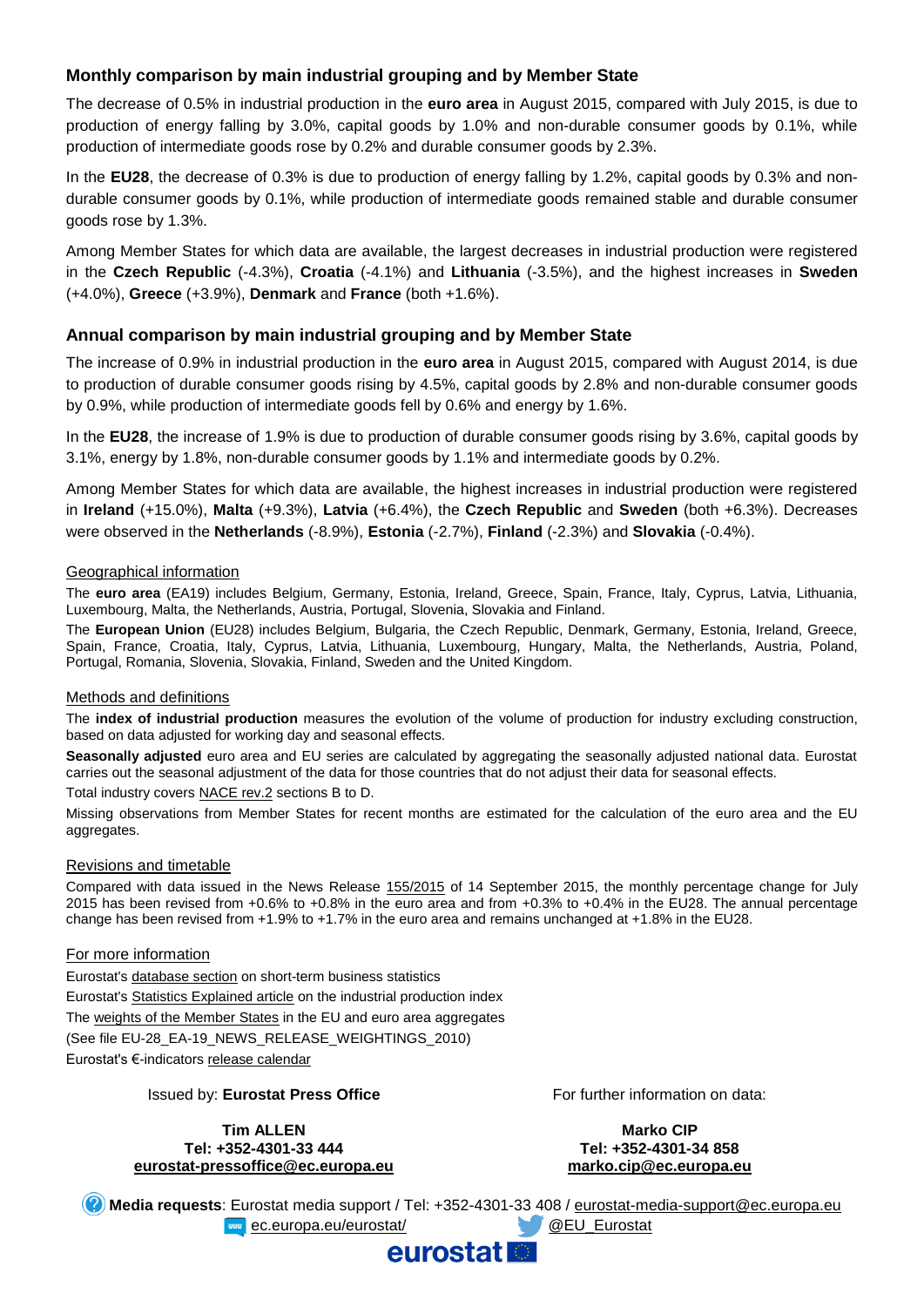# **Industrial production**

% change compared with previous month\*

|                            | <b>Mar-15</b> | Apr-15 | $May-15$ | $Jun-15$ | <b>Jul-15</b> | <b>Aug-15</b> |
|----------------------------|---------------|--------|----------|----------|---------------|---------------|
| <b>EA19</b>                |               |        |          |          |               |               |
| Total industry             | $-0.4$        | 0.0    | $-0.2$   | $-0.3$   | 0.8           | $-0.5$        |
| Intermediate goods         | $-0.1$        | 0.0    | 0.2      | $-0.4$   | $-0.4$        | 0.2           |
| Energy                     | $-1.9$        | $-1.3$ | $-2.6$   | 2.9      | 2.1           | $-3.0$        |
| Capital goods              | $-0.3$        | 0.5    | 1.1      | $-1.5$   | 1.6           | $-1.0$        |
| Durable consumer goods     | $-0.1$        | 1.0    | 0.1      | $-1.6$   | 1.0           | 2.3           |
| Non-durable consumer goods | 0.1           | $-0.6$ | $-0.5$   | $-0.3$   | 1.2           | $-0.1$        |
| <b>EU28</b>                |               |        |          |          |               |               |
| Total industry             | $-0.1$        | 0.0    | $-0.1$   | $-0.1$   | 0.4           | $-0.3$        |
| Intermediate goods         | 0.1           | $-0.1$ | $-0.2$   | 0.0      | $-0.5$        | 0.0           |
| Energy                     | $-0.9$        | $-0.5$ | $-0.9$   | 1.5      | 1.4           | $-1.2$        |
| Capital goods              | $-0.1$        | 0.6    | 0.5      | $-0.8$   | 0.7           | $-0.3$        |
| Durable consumer goods     | 0.0           | 0.5    | $-0.1$   | $-0.2$   | 0.2           | 1.3           |
| Non-durable consumer goods | 0.5           | $-1.0$ | 0.0      | $-0.5$   | 1.1           | $-0.1$        |

The source dataset is available [here.](http://appsso.eurostat.ec.europa.eu/nui/show.do?query=BOOKMARK_DS-069601_QID_2B77704D_UID_-3F171EB0&layout=TIME,C,X,0;GEO,L,Y,0;NACE_R2,L,Y,1;INDIC_BT,L,Z,0;S_ADJ,L,Z,1;UNIT,L,Z,2;INDICATORS,C,Z,3;&zSelection=DS-069601INDIC_BT,PROD;DS-069601UNIT,PCH_PRE;DS-069601INDICATORS,OBS_FLAG;DS-069601S_ADJ,SWDA;&rankName1=UNIT_1_2_-1_2&rankName2=INDIC-BT_1_2_-1_2&rankName3=INDICATORS_1_2_-1_2&rankName4=S-ADJ_1_2_-1_2&rankName5=TIME_1_0_0_0&rankName6=GEO_1_2_0_1&rankName7=NACE-R2_1_2_1_1&sortC=ASC_-1_FIRST&rStp=&cStp=&rDCh=&cDCh=&rDM=true&cDM=true&footnes=false&empty=false&wai=false&time_mode=ROLLING&time_most_recent=true&lang=EN&cfo=%23%23%23%2C%23%23%23.%23%23%23)

| <b>Total industry</b> | <b>Mar-15</b> | Apr-15 | <b>May-15</b> | <b>Jun-15</b> | $Jul-15$ | <b>Aug-15</b> |
|-----------------------|---------------|--------|---------------|---------------|----------|---------------|
| <b>EA19</b>           | $-0.4$        | 0.0    | $-0.2$        | $-0.3$        | 0.8      | $-0.5$        |
| <b>EU28</b>           | $-0.1$        | 0.0    | $-0.1$        | $-0.1$        | 0.4      | $-0.3$        |
| <b>Belgium</b>        | 3.2           | $-0.9$ | 0.2           | $-2.3$        | 2.1      |               |
| <b>Bulgaria</b>       | $-1.4$        | 0.4    | 0.7           | 0.6           | $-0.8$   | 0.1           |
| <b>Czech Republic</b> | $-0.2$        | 0.6    | $-0.3$        | 0.8           | 1.2      | $-4.3$        |
| <b>Denmark</b>        | 4.3           | $-0.9$ | $-2.5$        | 5.1           | $-4.4$   | 1.6           |
| Germany               | $-0.5$        | 0.8    | 0.2           | $-0.6$        | 1.0      | $-1.1$        |
| <b>Estonia</b>        | $-0.6$        | 1.1    | $-1.5$        | $-0.5$        | $-1.3$   | $1.4$         |
| <b>Ireland</b>        | $-9.8$        | 2.0    | $-5.6$        | $-3.5$        | 8.8      | $-1.0$        |
| Greece                | 0.4           | $-1.9$ | $-5.6$        | $-0.2$        | 3.9      | 3.9           |
| Spain                 | 1.1           | $-0.2$ | 0.4           | 0.6           | 0.6      | $-1.3$        |
| <b>France</b>         | 0.0           | $-1.1$ | 0.4           | 0.1           | $-1.0$   | 1.6           |
| Croatia               | 2.4           | $-4.1$ | 2.7           | $-3.0$        | 3.5      | $-4.1$        |
| <b>Italy</b>          | 0.5           | $-0.3$ | 0.9           | $-1.0$        | 1.1      | $-0.5$        |
| <b>Cyprus</b>         | 0.3           | 2.0    | 0.5           | $-2.7$        | 2.2      |               |
| Latvia                | 10.8          | 0.5    | $-2.0$        | $-1.2$        | 2.8      | $-1.4$        |
| Lithuania             | $-4.1$        | 3.5    | 1.9           | 0.7           | 0.4      | $-3.5$        |
| Luxembourg            | 0.0           | $-1.6$ | $-1.5$        | 1.6           | 0.4      | $-0.5**$      |
| Hungary               | 2.5           | 0.2    | $-0.3$        | 1.1           | $-0.7$   | $-2.0$        |
| <b>Malta</b>          | 0.3           | 0.5    | 1.3           | 1.6           | $-1.5$   | 0.2           |
| <b>Netherlands</b>    | $-4.4$        | $-1.3$ | $-5.0$        | 4.0           | $-3.3$   | $-1.5$        |
| <b>Austria</b>        | $-0.8$        | $-0.4$ | $-0.1$        | 0.7           | 1.5      |               |
| Poland                | 0.6           | $-2.0$ | 0.9           | 0.4           | $-0.2$   | $-1.3$        |
| Portugal              | 0.5           | 2.4    | 1.5           | $-1.6$        | 1.9      | $-0.5$        |
| Romania               | 0.2           | $-0.2$ | $-0.1$        | 0.8           | 0.2      | $-0.5$        |
| Slovenia              | 0.2           | $-0.1$ | 1.0           | $-0.6$        | 0.9      | $-0.3$        |
| Slovakia              | 1.8           | $-1.1$ | 0.2           | 1.2           | 1.2      | $-1.6$        |
| <b>Finland</b>        | 0.2           | 0.0    | $-0.9$        | 1.3           | 0.0      | $-0.8$        |
| <b>Sweden</b>         | 0.7           | 3.0    | $-0.6$        | 0.6           | $-2.8$   | 4.0           |
| <b>United Kingdom</b> | 0.6           | 0.1    | 0.2           | $-0.2$        | $-0.3$   | 1.0           |
| <b>Norway</b>         | 1.5           | $-5.7$ | 2.4           | 3.4           | $-1.2$   | $1.7$         |

\* Working day and seasonally adjusted

\*\* Estimated by Member State

: Data not available

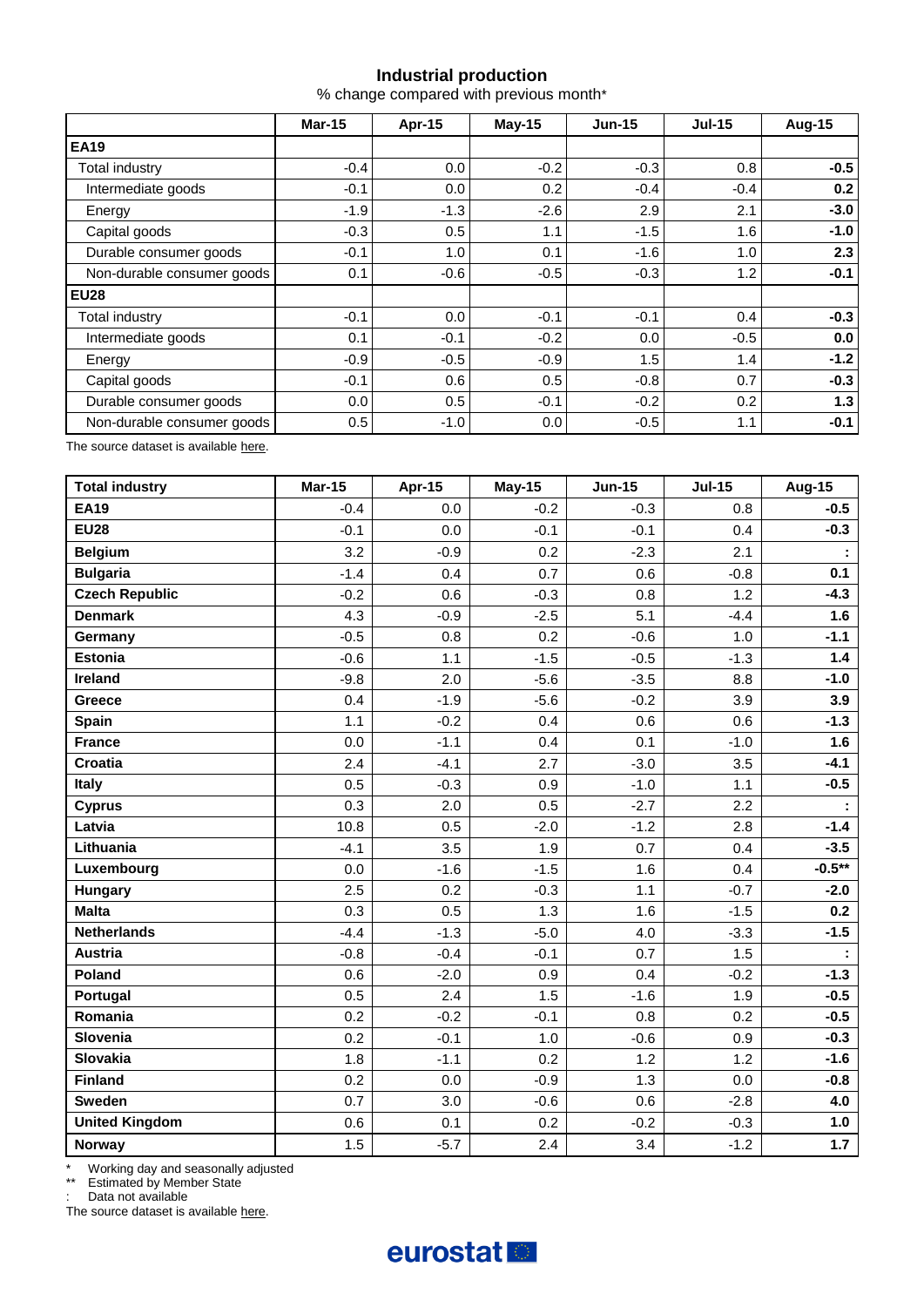# **Industrial production**

% change compared with same month of the previous year\*

|                            | <b>Mar-15</b> | Apr-15  | May-15 | $Jun-15$ | $Jul-15$ | <b>Aug-15</b> |  |
|----------------------------|---------------|---------|--------|----------|----------|---------------|--|
| <b>EA19</b>                |               |         |        |          |          |               |  |
| Total industry             | 2.1           | 0.8     | 1.6    | 1.5      | 1.7      | 0.9           |  |
| Intermediate goods         | 0.2           | $-0.1$  | 2.0    | 0.6      | 0.0      | $-0.6$        |  |
| Energy                     | 4.5           | 0.7     | $-3.6$ | $-0.3$   | 3.9      | $-1.6$        |  |
| Capital goods              | 1.2           | 2.2     | 4.0    | 2.2      | 1.7      | 2.8           |  |
| Durable consumer goods     | $-1.2$        | 1.5     | 4.4    | 0.6      | 1.6      | 4.5           |  |
| Non-durable consumer goods | 4.9           | $-0.3$  | $-0.2$ | 2.7      | 3.0      | 0.9           |  |
| <b>EU28</b>                |               |         |        |          |          |               |  |
| Total industry             | 2.3           | 1.1     | 2.0    | 2.0      | 1.8      | 1.9           |  |
| Intermediate goods         | 1.1           | 0.6     | 2.1    | 1.3      | 0.5      | 0.2           |  |
| Energy                     | 3.2           | 1.1     | $-1.2$ | 1.4      | 4.1      | 1.8           |  |
| Capital goods              | 1.9           | $2.5\,$ | 4.0    | 2.6      | 1.2      | 3.1           |  |
| Durable consumer goods     | 0.6           | 1.9     | 4.1    | 2.3      | 2.1      | 3.6           |  |
| Non-durable consumer goods | 4.1           | $-0.8$  | 0.1    | 1.9      | 2.5      | 1.1           |  |

The source dataset is available [here.](http://appsso.eurostat.ec.europa.eu/nui/show.do?query=BOOKMARK_DS-069601_QID_-25C68083_UID_-3F171EB0&layout=TIME,C,X,0;GEO,L,Y,0;NACE_R2,L,Y,1;INDIC_BT,L,Z,0;S_ADJ,L,Z,1;UNIT,L,Z,2;INDICATORS,C,Z,3;&zSelection=DS-069601INDIC_BT,PROD;DS-069601UNIT,PCH_PRE;DS-069601INDICATORS,OBS_FLAG;DS-069601S_ADJ,SWDA;&rankName1=UNIT_1_2_-1_2&rankName2=INDIC-BT_1_2_-1_2&rankName3=INDICATORS_1_2_-1_2&rankName4=S-ADJ_1_2_-1_2&rankName5=TIME_1_0_0_0&rankName6=GEO_1_2_0_1&rankName7=NACE-R2_1_2_1_1&sortC=ASC_-1_FIRST&rStp=&cStp=&rDCh=&cDCh=&rDM=true&cDM=true&footnes=false&empty=false&wai=false&time_mode=ROLLING&time_most_recent=true&lang=EN&cfo=%23%23%23%2C%23%23%23.%23%23%23)

| <b>Total industry</b> | <b>Mar-15</b> | Apr-15 | <b>May-15</b> | <b>Jun-15</b> | $Jul-15$ | <b>Aug-15</b> |
|-----------------------|---------------|--------|---------------|---------------|----------|---------------|
| <b>EA19</b>           | 2.1           | 0.8    | 1.6           | 1.5           | 1.7      | 0.9           |
| <b>EU28</b>           | 2.3           | 1.1    | 2.0           | 2.0           | 1.8      | 1.9           |
| <b>Belgium</b>        | 2.1           | $-0.7$ | 0.2           | $-4.7$        | 0.6      |               |
| <b>Bulgaria</b>       | 2.7           | 1.7    | 3.9           | 5.8           | 3.4      | 4.3           |
| <b>Czech Republic</b> | 4.0           | 4.5    | 5.2           | 6.0           | 7.3      | 6.3           |
| <b>Denmark</b>        | 4.1           | 2.5    | 0.4           | 10.5          | 1.5      | $1.2$         |
| Germany               | 0.2           | 1.4    | 2.5           | 1.4           | 1.0      | 2.9           |
| <b>Estonia</b>        | 1.1           | $-0.3$ | $-2.4$        | $-2.5$        | $-6.7$   | $-2.7$        |
| Ireland               | 28.9          | 7.9    | $-3.0$        | 26.6          | 22.2     | 15.0          |
| Greece                | 4.7           | 0.4    | $-4.6$        | $-4.8$        | $-1.6$   | 4.7           |
| <b>Spain</b>          | 3.7           | 1.7    | 2.8           | 4.7           | 5.6      | 2.2           |
| <b>France</b>         | 1.9           | 0.4    | 2.6           | 1.2           | $-1.6$   | $1.7$         |
| <b>Croatia</b>        | 3.5           | 1.2    | 4.4           | 1.5           | 3.9      | 2.7           |
| Italy                 | 1.4           | 0.1    | 3.1           | $-0.3$        | 2.8      | 1.0           |
| <b>Cyprus</b>         | $-0.1$        | 4.5    | 4.6           | $-0.9$        | 3.6      |               |
| Latvia                | 8.7           | 8.1    | 4.7           | 4.2           | 8.3      | 6.4           |
| Lithuania             | 6.2           | 3.0    | 3.2           | 7.6           | 6.6      | 5.7           |
| Luxembourg            | 2.9           | 2.5    | $-1.1$        | 1.8           | 0.7      | $0.8**$       |
| Hungary               | 8.9           | 6.5    | 6.4           | 6.0           | 3.4      | 6.2           |
| <b>Malta</b>          | 1.0           | 8.9    | 10.0          | 4.9           | 8.0      | 9.3           |
| <b>Netherlands</b>    | 1.5           | $-4.6$ | $-7.1$        | $-1.8$        | $-6.3$   | $-8.9$        |
| <b>Austria</b>        | 3.0           | 1.0    | 1.7           | 0.2           | 3.6      |               |
| Poland                | 6.7           | 2.5    | 5.1           | 5.1           | 3.9      | 3.1           |
| Portugal              | 3.6           | $-0.7$ | 3.6           | 2.7           | 3.0      | $1.3$         |
| Romania               | 2.0           | 4.4    | 1.9           | 3.2           | 3.7      | 3.5           |
| Slovenia              | 4.8           | 4.7    | 6.1           | 3.7           | 3.2      | 5.2           |
| Slovakia              | 10.9          | 2.9    | 1.2           | 6.8           | 11.9     | $-0.4$        |
| <b>Finland</b>        | $-3.5$        | $-3.3$ | $-5.0$        | $-0.9$        | $-0.9$   | $-2.3$        |
| Sweden                | $-0.7$        | 2.5    | 5.7           | 3.6           | 0.7      | 6.3           |
| <b>United Kingdom</b> | 1.2           | 0.9    | 1.5           | 1.4           | 0.5      | 2.5           |
| Norway                | 2.2           | $-3.5$ | 4.0           | 2.8           | 2.9      | 3.1           |

\* Working day adjusted

\*\* Estimated by Member State

: Data not available

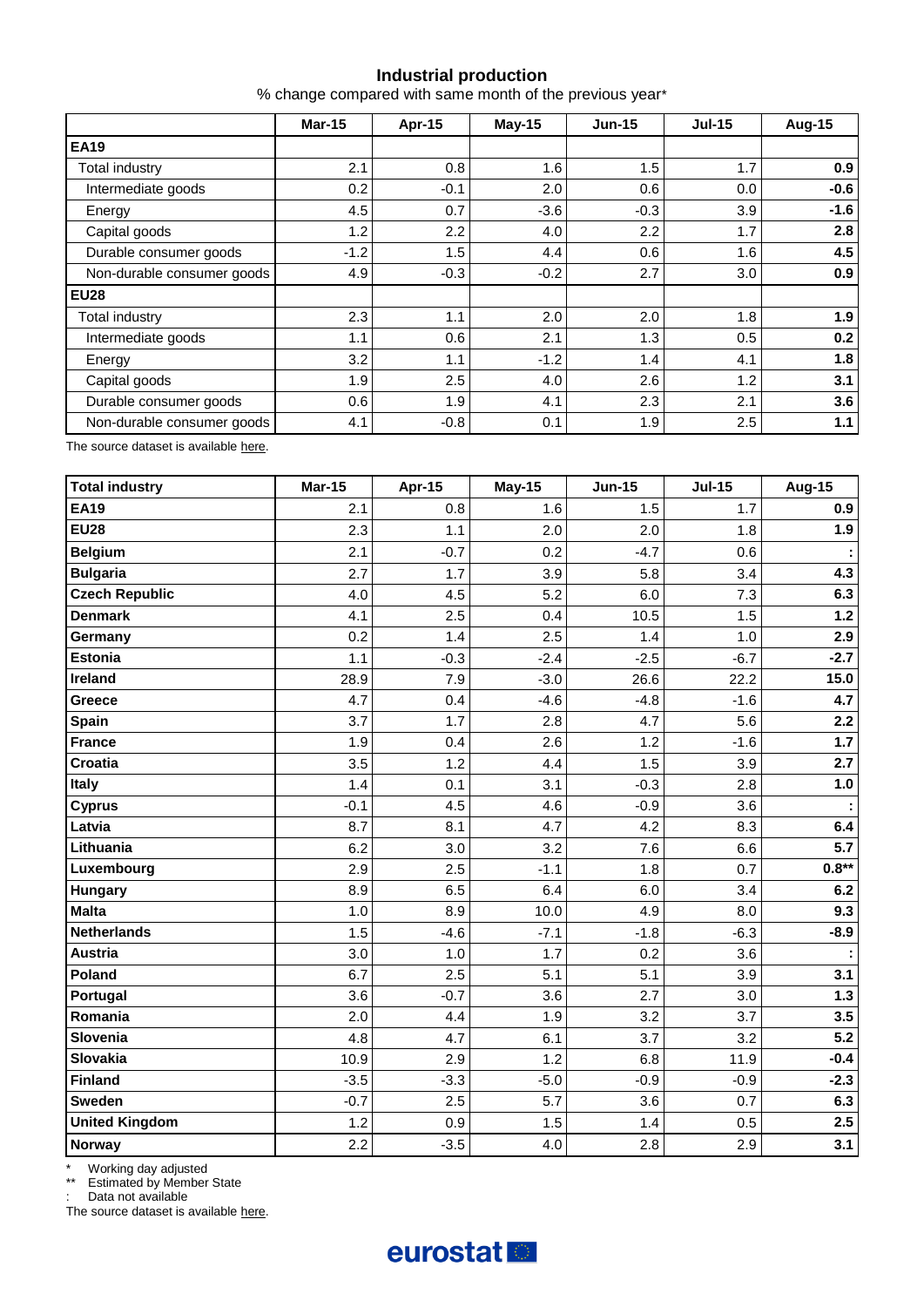#### **Production indices for total industry, working day and seasonally adjusted** (base year 2010)

|                       | 08/14 | 09/14 | 10/14 | 11/14 | 12/14 | 01/15 | 02/15 | 03/15 | 04/15 | 05/15 | 06/15 | 07/15 | 08/15 |
|-----------------------|-------|-------|-------|-------|-------|-------|-------|-------|-------|-------|-------|-------|-------|
| <b>EA19</b>           | 100.4 | 101.0 | 101.2 | 101.3 | 101.9 | 102.0 | 103.0 | 102.5 | 102.6 | 102.4 | 102.1 | 102.9 | 102.3 |
| <b>EU28</b>           | 100.8 | 101.6 | 101.7 | 101.8 | 102.4 | 102.4 | 103.3 | 103.2 | 103.3 | 103.1 | 103.0 | 103.4 | 103.1 |
| <b>Belgium</b>        | 101.7 | 104.6 | 103.0 | 104.5 | 102.7 | 104.3 | 101.1 | 104.2 | 103.3 | 103.5 | 101.1 | 103.3 |       |
| <b>Bulgaria</b>       | 105.6 | 107.4 | 108.3 | 108.4 | 109.6 | 111.4 | 110.6 | 109.1 | 109.5 | 110.2 | 110.9 | 110.0 | 110.2 |
| <b>Czech Republic</b> | 105.1 | 112.4 | 111.4 | 112.7 | 113.8 | 113.7 | 114.7 | 114.4 | 115.1 | 114.8 | 115.8 | 117.1 | 112.1 |
| <b>Denmark</b>        | 105.5 | 104.1 | 104.0 | 103.6 | 104.7 | 102.4 | 102.4 | 106.8 | 105.8 | 103.2 | 108.5 | 103.7 | 105.4 |
| Germany               | 105.7 | 107.7 | 108.0 | 108.1 | 109.2 | 108.9 | 109.1 | 108.6 | 109.5 | 109.7 | 109.0 | 110.1 | 108.9 |
| <b>Estonia</b>        | 130.1 | 131.6 | 130.4 | 131.6 | 130.7 | 127.5 | 128.3 | 127.5 | 128.9 | 127.0 | 126.4 | 124.8 | 126.6 |
| Ireland               | 117.8 | 117.1 | 123.8 | 125.6 | 117.2 | 118.3 | 149.3 | 134.6 | 137.3 | 129.6 | 125.0 | 136.0 | 134.7 |
| <b>Greece</b>         | 86.2  | 85.6  | 88.2  | 88.5  | 87.3  | 87.1  | 89.7  | 90.0  | 88.3  | 83.3  | 83.1  | 86.4  | 89.8  |
| Spain                 | 91.2  | 91.7  | 91.4  | 91.4  | 91.6  | 91.8  | 92.5  | 93.5  | 93.3  | 93.7  | 94.3  | 94.8  | 93.6  |
| <b>France</b>         | 98.2  | 98.2  | 97.1  | 96.7  | 98.3  | 98.9  | 99.5  | 99.5  | 98.4  | 98.8  | 98.9  | 97.9  | 99.5  |
| Croatia               | 89.1  | 92.8  | 93.0  | 95.5  | 95.3  | 91.4  | 94.5  | 96.8  | 92.8  | 95.3  | 92.4  | 95.6  | 91.7  |
| <b>Italy</b>          | 91.2  | 90.5  | 90.6  | 90.9  | 91.5  | 90.9  | 91.5  | 92.0  | 91.7  | 92.5  | 91.6  | 92.6  | 92.1  |
| <b>Cyprus</b>         | 73.5  | 71.0  | 71.2  | 70.3  | 70.9  | 71.0  | 72.1  | 72.3  | 73.8  | 74.2  | 72.2  | 73.8  |       |
| Latvia                | 113.2 | 114.4 | 114.5 | 112.2 | 112.3 | 109.4 | 110.3 | 122.2 | 122.9 | 120.4 | 119.0 | 122.3 | 120.6 |
| Lithuania             | 111.6 | 114.6 | 121.0 | 119.8 | 116.4 | 112.2 | 119.1 | 114.2 | 118.2 | 120.5 | 121.4 | 121.9 | 117.6 |
| Luxembourg            | 97.8  | 98.4  | 97.3  | 99.8  | 103.2 | 98.0  | 100.3 | 100.3 | 98.7  | 97.2  | 98.7  | 99.1  | 98.7* |
| Hungary               | 111.3 | 114.1 | 111.2 | 114.8 | 113.3 | 118.8 | 117.7 | 120.6 | 120.8 | 120.4 | 121.7 | 120.8 | 118.4 |
| <b>Malta</b>          | 92.2  | 95.2  | 98.0  | 96.1  | 93.1  | 99.7  | 98.4  | 98.7  | 99.2  | 100.5 | 102.1 | 100.6 | 100.8 |
| <b>Netherlands</b>    | 98.0  | 96.1  | 95.3  | 96.0  | 96.7  | 98.7  | 99.3  | 94.9  | 93.7  | 89.0  | 92.6  | 89.5  | 88.2  |
| Austria               | 106.6 | 108.0 | 108.4 | 107.6 | 110.2 | 110.9 | 111.2 | 110.3 | 109.9 | 109.8 | 110.6 | 112.3 |       |
| Poland                | 113.4 | 114.7 | 115.2 | 115.3 | 117.8 | 118.2 | 119.4 | 120.1 | 117.7 | 118.8 | 119.3 | 119.1 | 117.6 |
| Portugal              | 97.2  | 92.7  | 95.3  | 95.3  | 93.6  | 95.3  | 94.4  | 94.9  | 97.2  | 98.7  | 97.1  | 98.9  | 98.4  |
| Romania               | 126.9 | 128.8 | 129.4 | 129.2 | 129.3 | 130.7 | 131.0 | 131.2 | 131.0 | 130.9 | 131.9 | 132.2 | 131.5 |
| Slovenia              | 100.8 | 100.4 | 102.6 | 102.0 | 102.2 | 104.6 | 105.0 | 105.2 | 105.1 | 106.1 | 105.5 | 106.5 | 106.2 |
| Slovakia              | 126.2 | 124.9 | 126.5 | 124.9 | 127.0 | 126.9 | 127.2 | 129.5 | 128.1 | 128.3 | 129.8 | 131.3 | 129.2 |
| <b>Finland</b>        | 94.0  | 94.2  | 94.5  | 93.9  | 93.5  | 92.2  | 91.8  | 92.0  | 92.0  | 91.2  | 92.4  | 92.4  | 91.7  |
| Sweden                | 92.9  | 92.6  | 93.7  | 93.6  | 94.8  | 92.8  | 94.1  | 94.8  | 97.6  | 97.0  | 97.6  | 94.9  | 98.7  |
| <b>United Kingdom</b> | 97.1  | 97.6  | 97.4  | 97.4  | 97.3  | 97.3  | 97.6  | 98.2  | 98.2  | 98.5  | 98.3  | 98.0  | 98.9  |
| <b>Norway</b>         | 96.1  | 99.4  | 100.1 | 97.8  | 98.1  | 95.4  | 97.8  | 99.3  | 93.6  | 95.8  | 99.1  | 97.9  | 99.6  |

: Data not available

\* Estimated by Member State